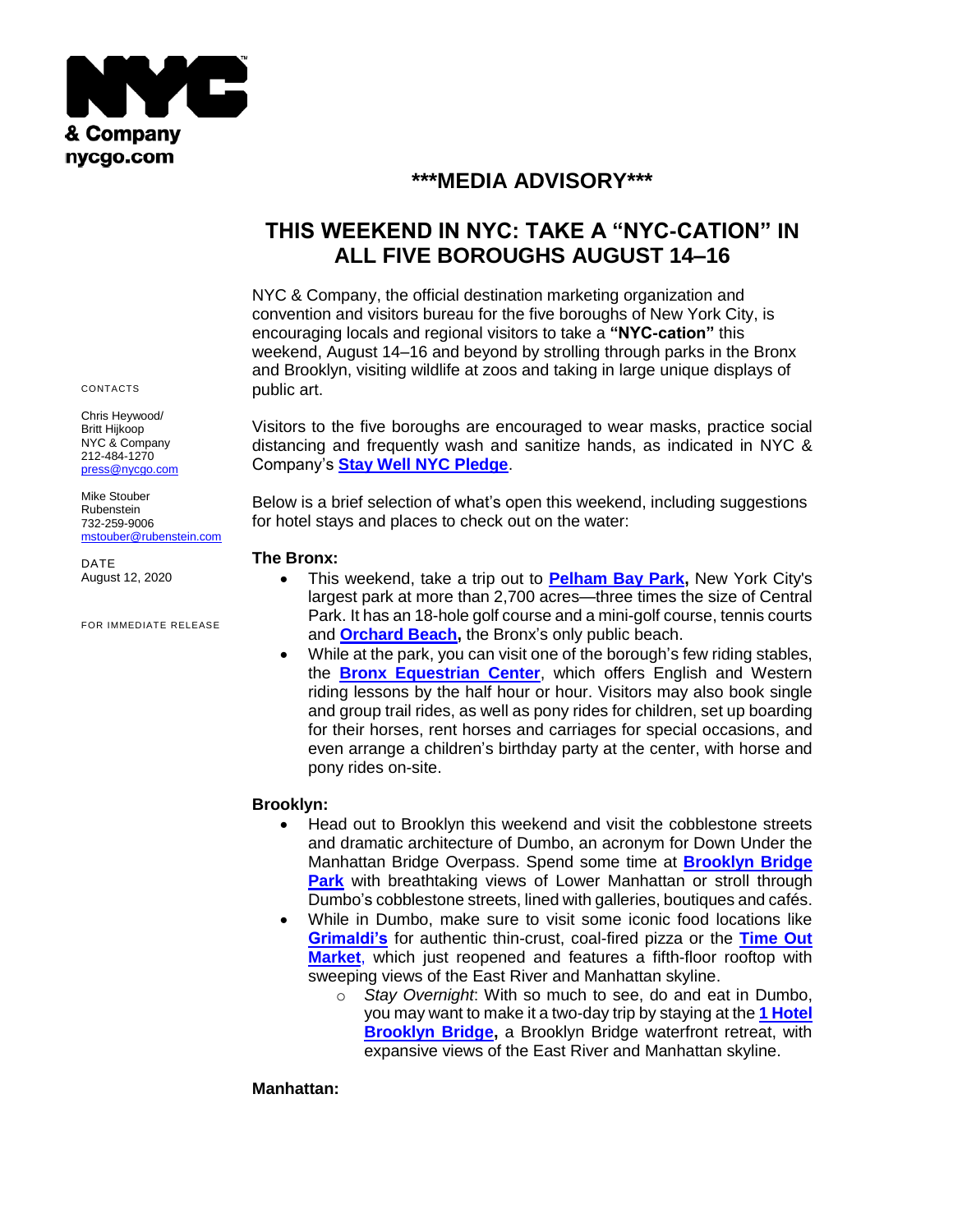

CONTACTS

Chris Heywood/ Britt Hijkoop NYC & Company 212-484-1270 [press@nycgo.com](mailto:press@nycgo.com)

Mike Stouber Rubenstein 732-259-9006 [mstouber@rubenstein.com](mailto:mstouber@rubenstein.com)

DATE August 12, 2020

FOR IMMEDIATE RELEASE

- If traveling to Manhattan this weekend, take a trip to Lower Manhattan and visit **[Brookfield](https://bfplny.com/) Place**, the height of luxury shopping, dining and cultural arts in the area. While there, make sure to visit **[Ashley](https://bfplny.com/event/ashley-longshore-a-new-beginning/)  Longshore's:** *[A New Beginning](https://bfplny.com/event/ashley-longshore-a-new-beginning/)* artwork on display as part of NYC & Company's **All In NYC: Public Art Edition**.
- While in the area, grab lunch or dinner at one of downtown's culinary landmarks such as the **[Tribeca Grill](https://www.tribecagrill.com/)**, which recently reopened for outdoor dining or take in a tour from **[Experience First NYC Tours](https://www.exp1.com/new-york-tours/)**, which offers tours all over the City including the **9/11 Memorial**  grounds and **Wall Street**.
	- o Stay Overnight: With so much to see and do in Lower Manhattan, make it a two- or even three-day trip and stay at the **[Courtyard by Marriott Downtown](https://www.marriott.com/hotels/travel/nycxm-courtyard-new-york-downtown-manhattan-world-trade-center-area/)** or the **[DoubleTree by](https://www.hilton.com/en/hotels/nycbpdt-doubletree-new-york-downtown/)  [Hilton New York Downtown](https://www.hilton.com/en/hotels/nycbpdt-doubletree-new-york-downtown/)**. Additionally, **[The Beekman](https://www.thebeekman.com/)  [Hotel](https://www.thebeekman.com/)**, where old-world glamour meets modern luxury, reopens to the public tomorrow, just in time for the weekend ahead.

#### **Queens:**

- Queens is home to one of the City's most iconic parks and the site of two 20th-century World's Fairs—**[Flushing Meadows Corona Park](https://www.nycgovparks.org/parks/flushing-meadows-corona-park)**. The park has something for everyone to enjoy, including its green recreational spaces and the **[Queens Zoo](https://queenszoo.com/)**.
- The park is also now home to the **[Queens Drive-In](https://www.queensdrivein.com/)**, a unique experience in the heart of the borough. Held on the grounds behind the New York Hall of Science, the drive-in features excellent views of the sunset over the park and the hall's famous rockets. Queens Drive-In will be showing a variety of movies, ranging from premieres to classics and from big productions to independent films. A portion of every ticket sale will be donated to Elmcor, a local nonprofit organization that provides support for the communities in Queens hardest hit by the pandemic.

## **Staten Island:**

- For fun in the sun, take a short, free ride on the **[Staten Island Ferry](https://www.siferry.com/)** from Manhattan and head to the **[Staten Island Zoo](http://www.statenislandzoo.org/)**. While it might not be the largest zoo around (its nickname is the "biggest little zoo"), it is highly educational and offers special exhibits including the Fox Exhibit, Otter Exhibit and the Honey Bee Apiary. A ticket reservation is required in advance and can be made through the zoo's website.
- The zoo is located adjacent to **[Clove Lakes Park](https://www.nycgovparks.org/parks/clove-lakes-park)**, which features nearly 200 acres, three lakes, lots of woodlands and running paths, and is home to Staten Island's largest living organism, a tulip tree that's more than 100 feet tall and over 300 years old. While at Clove Lakes Park, grab a bite to eat at **[The Stone House at Clove Lakes,](http://thestonehousesi.com/)** with a picturesque setting on the lake.

#### **On The Water:**

• Looking for something to do on the water this weekend? Head to the **[Baylander Steel Beach](https://www.baylander.nyc/)** on board the USS *Baylander*, a Vietnam War– era ship famous for once being the world's smallest aircraft carrier and